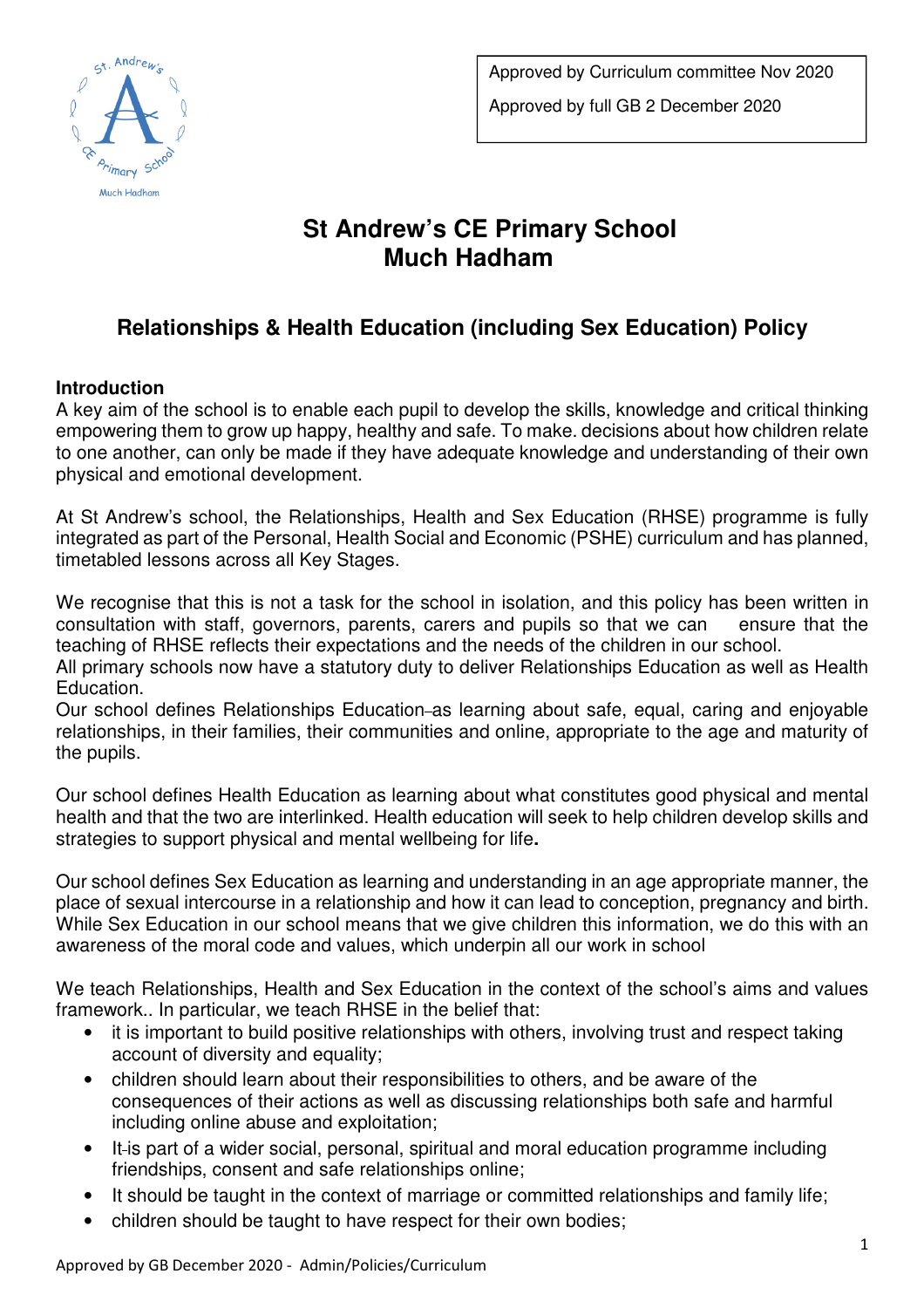• children need to learn the importance of self-regulation.

#### **Equality**

At our school, it important that our curriculum is inclusive and that all pupils see themselves and their families represented in the curriculum.

Lessons make children aware of 'protected characteristics' as outlined in the Equality Act. These are explored in ways that are appropriate to their age and maturity. In line with the Equality Act 2010, the curriculum, ensures that children understand the law.

Within our teaching, we seek to foster gender equality and LGBT+ equality by challenging discrimination in all its forms.

#### **Children with Special Educational Needs**

It is important that RHSE is accessible for all our children. We will ensure this by:

- providing accessibility through high quality teaching that is differentiated and personalised to meet their specific needs.
- providing additional steps and scaffolding to ensure learning and progress is made, for example through pre-teaching and/or over teaching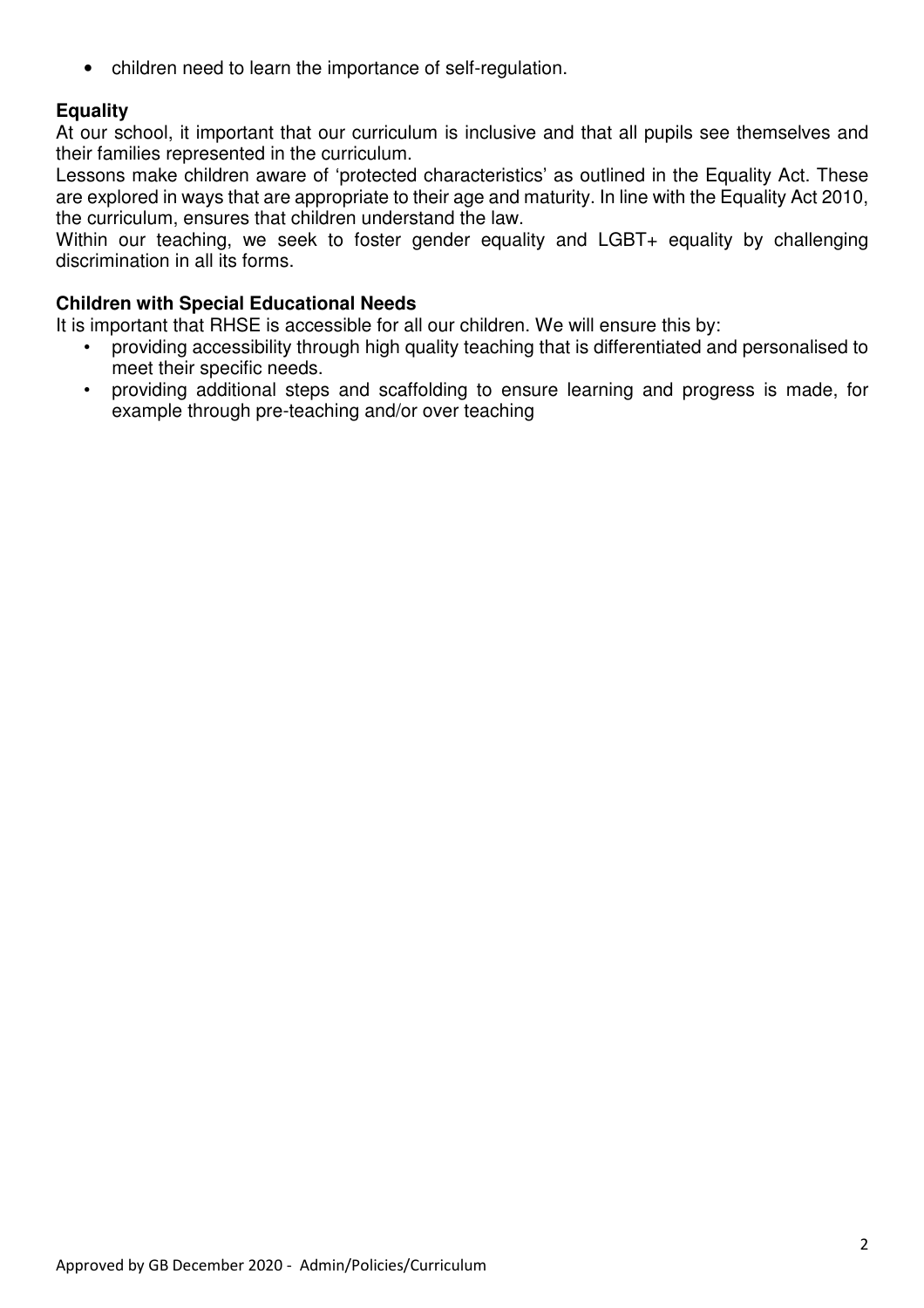#### **Curriculum Organisation**

Our programme of study for Relationships and Health Education is an integral part of our PHSE curriculum which demonstrates: progression that will extend language, concepts and content increasing in depth and complexity as the pupils mature physically, intellectually, emotionally and socially.

It gives pupils the opportunity to reflect on values and influences, from peers, media, faith and culture, that may shape their attitudes to relationships and nurture respect for different views.

Our programme uses a spiral curriculum approach with key themes taught across the school, building upon children's previous learning according to their age and maturity.

As a school, we have invested in a comprehensive PHSE curriculum package  $-Jigsaw-$  which integrates all the statutory requirements of Relationships and Health Education, along with the nonstatutory recommendations of Sex Education, Other resources may also be used to supplement teaching within PHSE.

### **Statutory curriculum requirements**

#### **Key themes in Relationships Education:**

- Families and people who care for me
- Caring friendships
- Respectful relationships
- Online relationships
- Being safe

#### **Key themes in Health Education:**

- Mental wellbeing
- Internet safety and harms
- Physical health and fitness
- Healthy eating
- Drugs, alcohol and tobacco
- Health and prevention
- Basic First Aid
- Changing adolescent body (Puberty)

#### **Non-statutory curriculum requirements Sex Education**

The Department of Education continues to recommend that all primary schools should have a sex education programme tailored to the age and physical and emotional maturity of the pupil. As a school, we have always taught human conception in our science curriculum, and this will continue. Sex Education lessons will complement the factual approach in science to support pupils to explore and manage their feelings about this and to understand the law.

In addition, lessons will look at the following:

- the way humans reproduce;
- respect for their own bodies and the importance of sexual activity as part of a committed long term, and loving relationship;
- the importance of family life, and that families of all kinds are represented within the curriculum;
- Online relationship safety and conversely, abuse and what they should do if they are worried about any sexual matters.

By the end of Key Stage 2, we ensure that both boys and girls know how babies are born, how their bodies change during puberty, what menstruation is, and how it affects women. We always teach this with due regard for the emotional development of the children.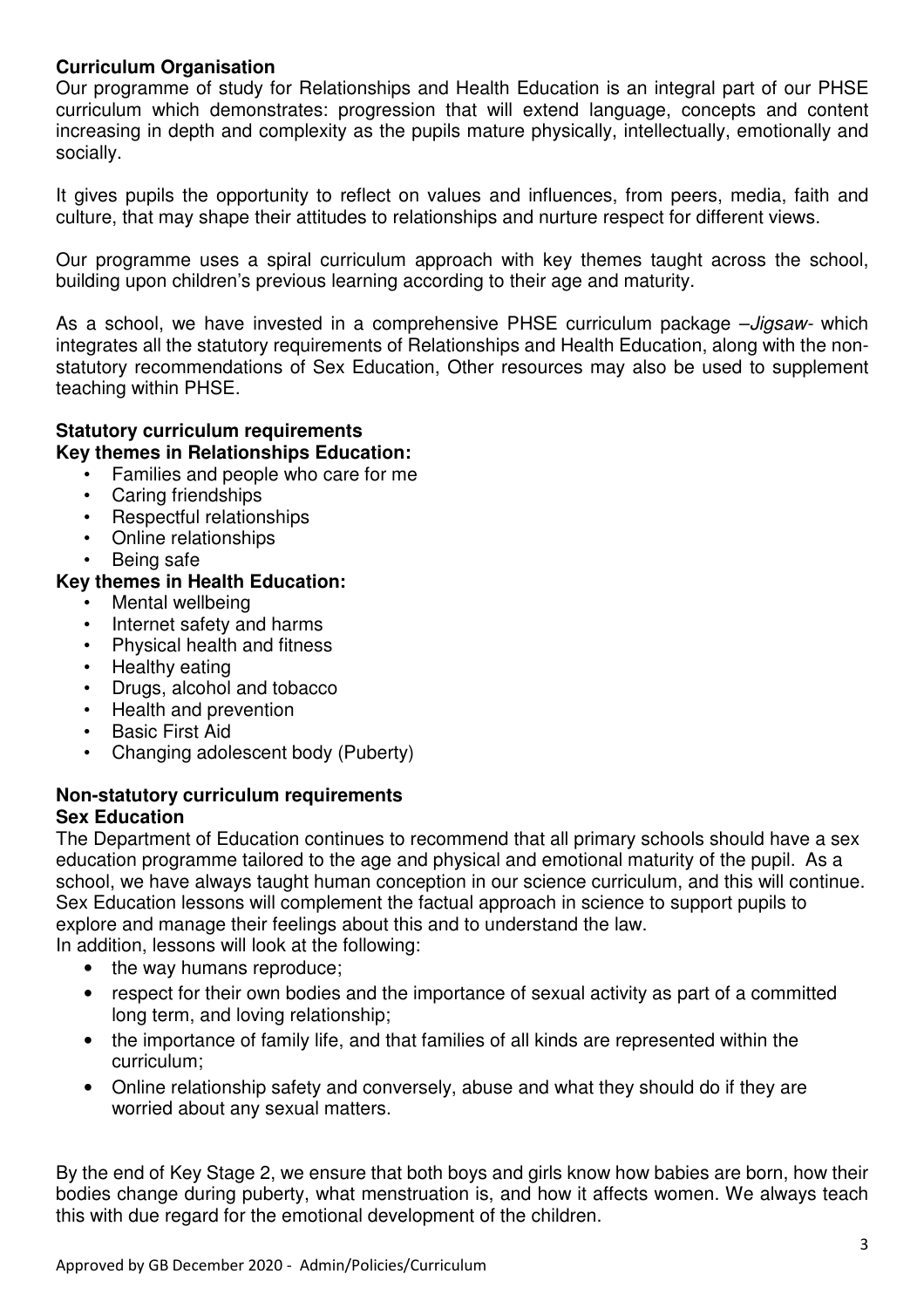We arrange a meeting for all parents and carers of children in Years 4-6 to discuss this particular programme of lessons, to explain what the issues are and how they are taught, and to see the materials the school uses in its teaching.

Our PSHE and PE co-ordinator is actively involved in the delivery of this programme.

Staff receive guidance and support from the PHSE co-ordinator with regard to appropriate teaching and learning approaches, resources, tackling sensitive issues and questions and the safeguarding of children.

#### **Other Curriculum Content**

In Key Stage 1 we teach children that animals, including humans, move, feed, grow and reproduce, and we also teach them about the main parts of the body using correct terminology.

In Key Stage 2 we teach about life processes and the main stages of the human life cycle in greater depth. The subject of puberty is introduced in Years 3 and 4 as part of Health Education. Conception is introduced age appropriately in Year 4 in the context of why female bodies change during puberty.

 In addition, we also teach some aspects of Relationships, Health and Sex Education through other subject areas (for example, Science, Computing and PE), where we feel that they contribute specifically to a child's knowledge and understanding of their physical, social and emotional development.

Our curriculum and policy also takes significant guidance from the PHSE Association, Church of England, Protective Behaviours programme and recommendations from Herts for Learning.

#### **The role of parents**

Parent and carers are partners in this important area of education which helps us to keep children safe and support them so that they thrive.

The school is well aware that the primary role in children's Relationships and Sex Education lies with parents and carers. We aim to build a positive and supporting relationship with the parents of children at our school through mutual understanding, trust and co-operation.

In promoting this objective we:

- seek to consult parents about the school's Relationships and Sex Education policy and practice through discussion .
- answer any questions that parents may have about Relationships and Sex Education;
- take seriously and reassure parents regarding any issue they raise with teachers or governors about this policy or the arrangements for Relationships and Sex Education in the school;
- inform parents about the best practice known with regard to Relationships Health and Sex Education, so that the teaching in school is supported by parents and carers at home and children gain the knowledge, skills and confidence to make their own positive healthy and safe choices.

We believe that, through this mutual exchange of knowledge and information, children will benefit from being given consistent messages about their changing body and their increasing responsibilities.

#### **The status of Sex Education in Primary Schools**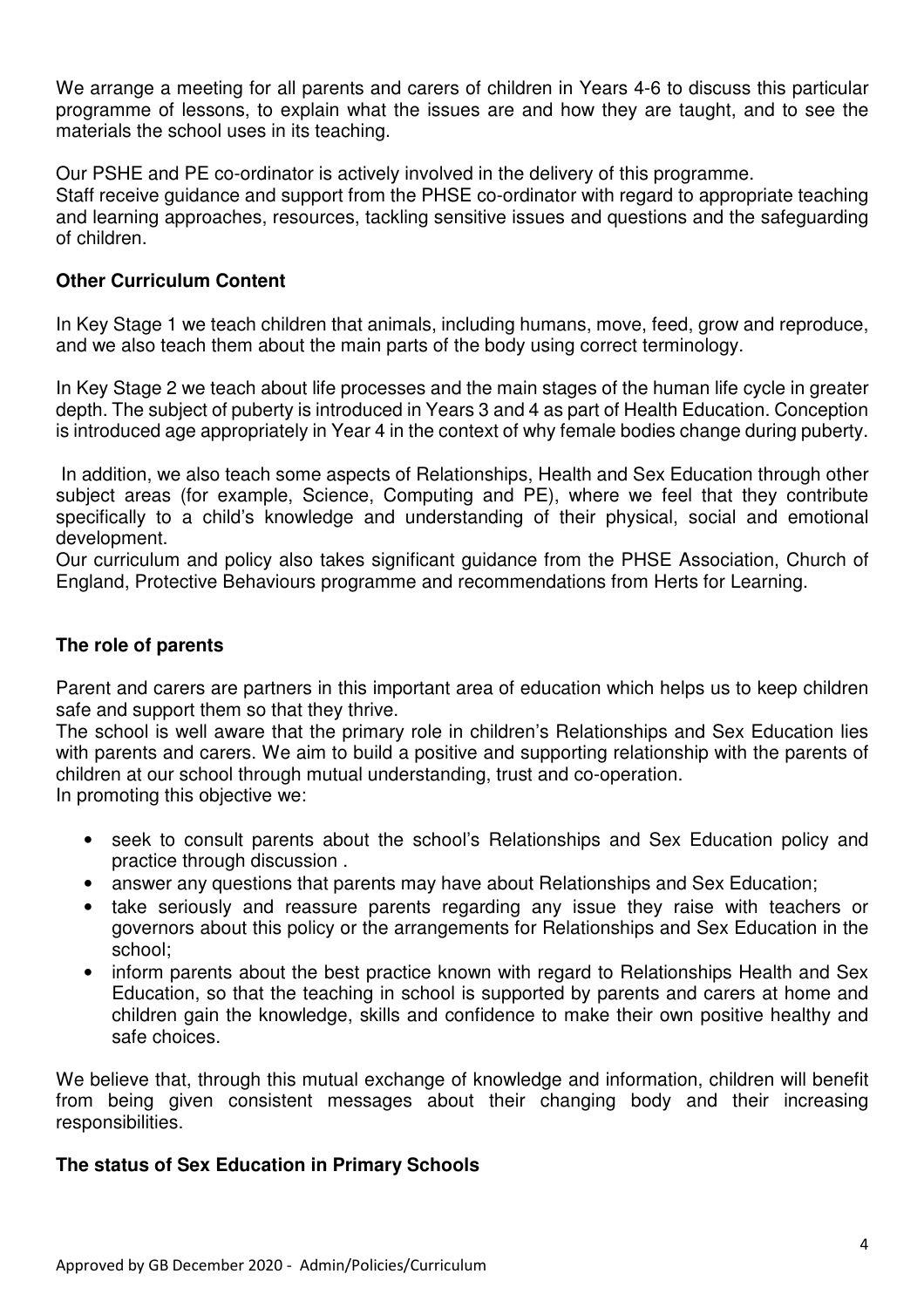In light of the new guidance from the Department of Education, parents **do not** have the right to withdraw their child from relationships education and health education, but they **do** have the right to request their child be excused from additional sex education (except mandatory national curriculum science). We conclude that sex education refers to human reproduction, and therefore inform parents of their right to request their child be withdrawn from the lessons that explicitly teach this.

If a parent wishes their child to be withdrawn from Sex Education lessons, they should discuss their concerns initially with the Headteacher, and then confirm this in writing if they still do not wish their child to participate. The school always complies with the wishes of parents in this regard.

#### **Safeguarding**

Teachers conduct Relationships and Sex Education lessons in such a manner, as to create an environment with shared agreement and objectives, setting the scene for learning about sensitive issues.

However, if a child makes a reference to being involved, or likely to be involved in sexual activity, then the teacher will take the matter seriously and deal with it as a matter of child protection. Teachers will respond in a similar way if a child indicates that they may have been a victim of abuse. In these circumstances the teacher will listen to the child as a matter of urgency.

If the teacher has concerns, they will draw their concerns to the attention of the school Designated Safeguarding Personnel (DSP) who will then deal with the matter. (See also Child Protection Policy).

#### **The role of the Headteacher**

It is the responsibility of the Headteacher to ensure that both staff and parents are informed about our Relationships, Health and Sex Education policy, and that the policy is implemented effectively. It is also the Headteacher's responsibility to ensure that members of staff are given sufficient training, so that they can teach effectively and handle any difficult issues with sensitivity.

The Headteacher, supported by the curriculum lead, may liaise with external agencies regarding the school Relationships and Sex Education programme, and ensures that all adults who work with children on these issues are aware of the school policy, and that they work within this framework.

The Headteacher, supported by the curriculum lead, monitors this policy on a regular basis and reports to governors, when requested, on the effectiveness of the policy.

#### **Monitoring and review**

The Curriculum Committee of the governing body monitors our Relationships Health and Sex Education programme and will seek to ensure that it meets the needs of the children of St Andrew's. This will be done by:

- Enabling teachers to critically reflect on their work in delivering RHSE through lesson evaluation and through discussion with RHSE curriculum lead.
- Pupils will have opportunities to review and reflect on their learning during lessons.
- Through Pupil Voice which may then help planning, adapting and amending learning activities.
- Updating parents and carers

This Committee reports its findings and recommendations to the full governing body for approval.

#### **This policy has been written with guidance and reference to the following**: